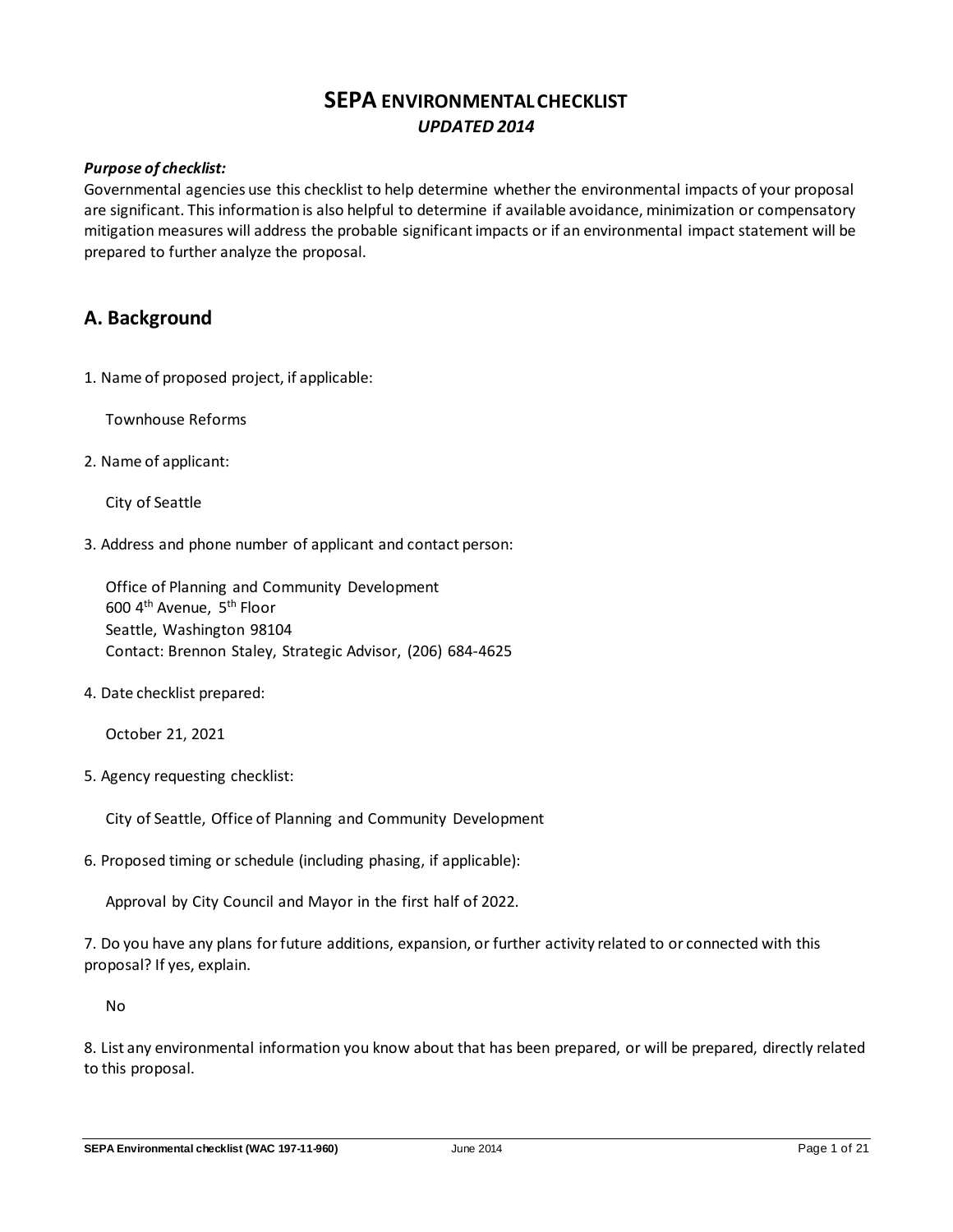A Townhouse Reforms GIS analysis was prepared in April of 2020 to understand the area and number of parcels in multifamily zones that are potentially redevelopable, located on a corner lot, located in a historic district or environmentally critical area, or containing a historic landmark.

A SEPA checklist and determination was published on December 2, 2019 for amendments to the Land Use Code to modify standards related to the access easement standards and driveway standards. Legislation to implement this proposal may also include those amendments as well.

9. Do you know whether applications are pending for governmental approvals of other proposals directly affecting the property covered by your proposal? If yes, explain.

A number of pending development proposals are located in zones affected by this proposal.

10. List any government approvals or permits that will be needed for your proposal, if known.

Approval of an ordinance by Seattle City Council.

11. Give brief, complete description of your proposal, including the proposed uses and the size of the project and site. There are several questions later in this checklist that ask you to describe certain aspects of your proposal. You do not need to repeat those answers on this page. (Lead agencies may modify this form to include additional specific information on project description.)

This is a non-project proposal. This proposal would implement multiple changes intended to support the development of townhouse and rowhouses. These changes would:

## Update the density limit in Lowrise 1 zones to reduce unnecessary permit process

The proposal would amend the density limit standard for Lowrise 1 zones to:

- 1. Increase the existing density limit for certain rowhouses and townhouses from 1 unit per 1,300 square feet of lot to 1 unit per 1,150 square feet.
- 2. Apply the density limit to rowhouse development on interior lots of 3,000 square feet or greater, which are currently exempt from the density limit.

This change would allow new development to achieve densities that are similar to what some developments already constructed or under permitting are achieving without subdividing the property to create one lot with rowhouses and one lot with townhouse.

# Update bike parking requirements to address the unique conditions of townhouse and rowhouses

The proposal would amend bike parking requirements as follows:

- 1. remove the short-term bike parking requirement for townhouses and rowhouses
- 2. allow bike parking in a dwelling unit of a townhouse or rowhouse development
- 3. allow bike lockers and sheds in certain setbacks and separations
- 4. clarify that enclosed bicycle parking does not count toward floor area if it is in a freestanding structure used exclusively for bike parking
- 5. clarify that weather protection and freestanding structures used exclusively for bike parking don't count in measuring building length and width.

## Minor modifications and clarifications

The proposal would implement the following additional modifications and clarifications:

1. Exclude from floor area calculation surface parking in single-family and multifamily zones that is only covered by: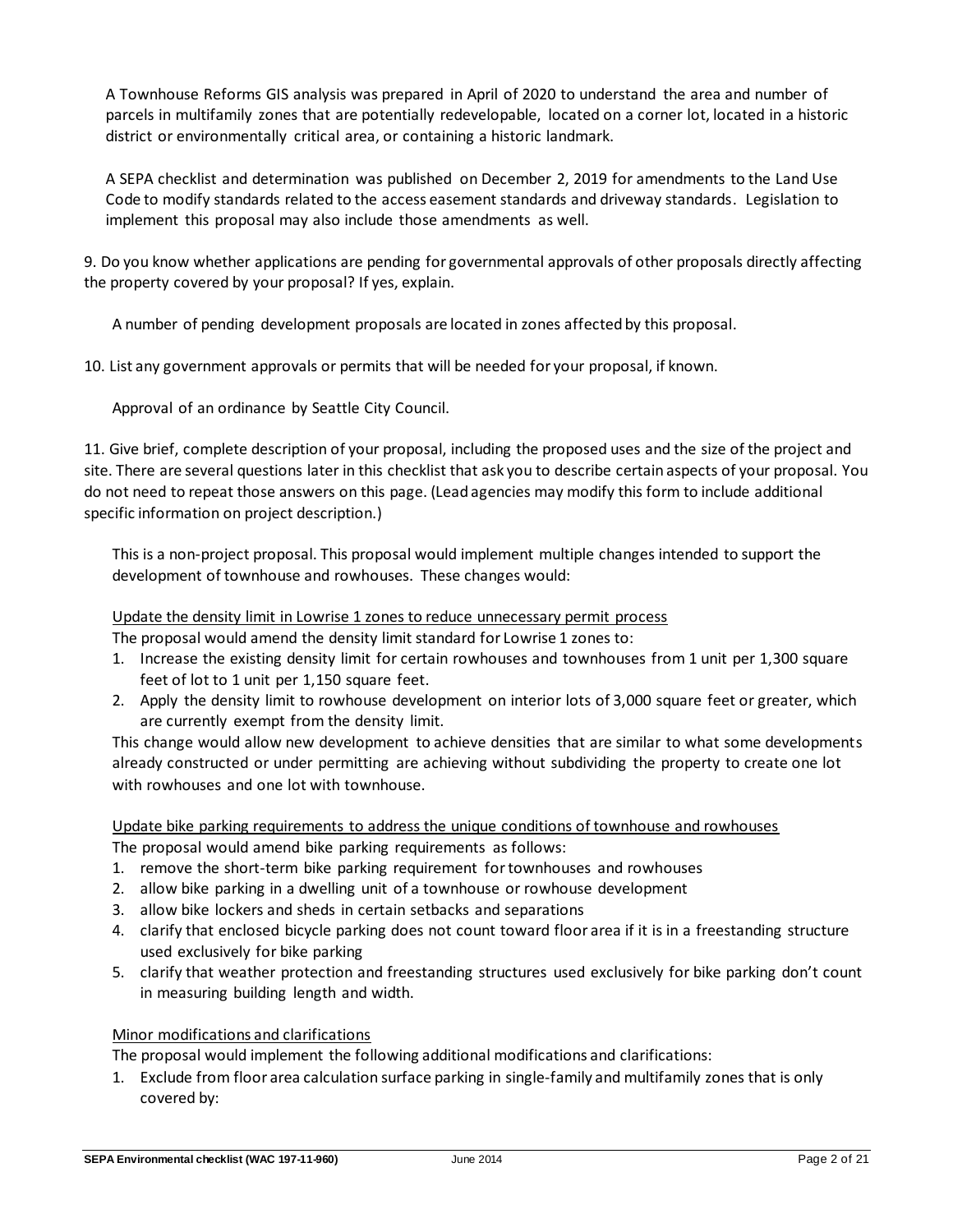- projections of up to 4 feet that do not enclose floor area; or
- projections of up to 3 feet that enclose floor area and are located at least 8 feet above finished grade.
- 2. Modify an existing provision that allows parking off an alley within 7 feet of a side property line so that parking can occur within 26 feet of the alley property line rather than 25 feet.
- 3. Change the minimum size of parking spaces in the individual garage of a townhouse from large to medium.
- 4. Clarify how development standards such as density limits apply to lots with multiple development types.

12. Location of the proposal. Give sufficient information for a person to understand the precise location of your proposed project, including a street address, if any, and section, township, and range, if known. If a proposal would occur over a range of area, provide the range or boundaries of the site(s). Provide a legal description, site plan, vicinity map, and topographic map, if reasonably available. While you should submit any plans required by the agency, you are not required to duplicate maps or detailed plans submitted with any permit applications related to this checklist.

This ordinance would affect single-family and multifamily zones throughout the City. It would also affect townhouse and rowhouse development in other zones as well as development that is subject to structure width requirements or has freestanding structures used solely for bike parking.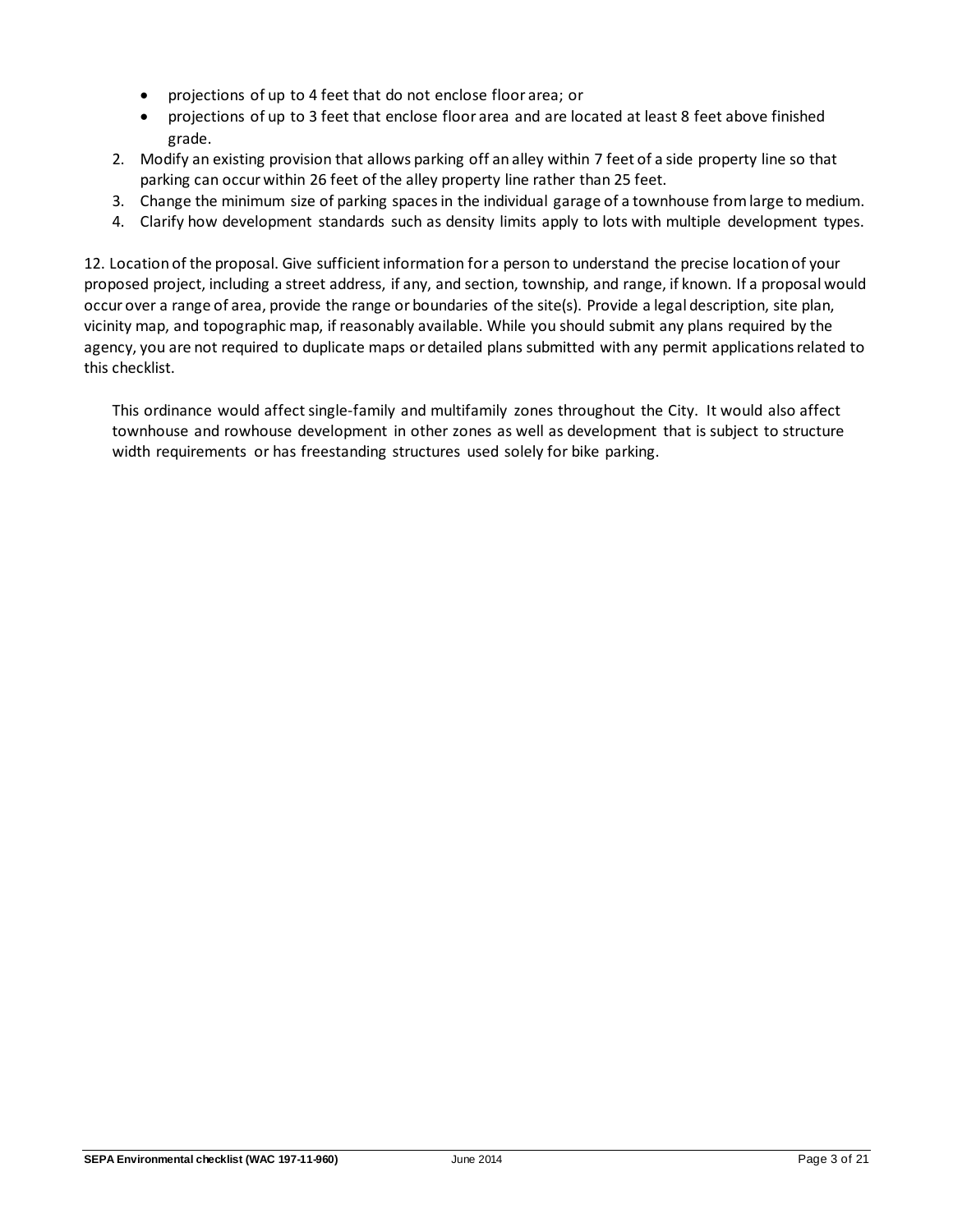## **B. ENVIRONMENTAL ELEMENTS**

#### **1. Earth**

a. General description of the site (circle one): Flat, rolling, hilly, steep slopes, mountainous, other \_\_\_\_\_\_\_\_\_\_\_\_\_

The affected area contains a diversity of site conditions consistent with urbanized areas.

b. What is the steepest slope on the site (approximate percent slope)?

The affected area contains a diversity of slopes from flat areas to steep slopes.

c. What general types of soils are found on the site (for example, clay, sand, gravel, peat, muck)? If you know the classification of agricultural soils, specify them and note any agricultural land of long-term commercial significance and whether the proposal results in removing any of these soils.

The affected area contains a diversity of soils and fills consistent with urbanized areas.

d. Are there surface indications or history of unstable soils in the immediate vicinity? If so, describe.

The area includes peat-settlement prone areas and liquefaction-prone areas.

e. Describe the purpose, type, total area, and approximate quantities and total affected area of any filling, excavation, and grading proposed. Indicate source of fill.

This is a non-project action. No filling, excavation, or grading is proposed.

f. Could erosion occur as a result of clearing, construction, or use? If so, generally describe.

This is a non-project action. No clearing, construction, or change of use is proposed. Erosion could occur indirectly as a result of future development if the proposal incrementally encourages or discourages development in the affected area.

g. About what percent of the site will be covered with impervious surfaces after project construction (for example, asphalt or buildings)?

This is a non-project action. No change of impervious surface is proposed. Changes in impervious surface could occur indirectly as a result of future development if the proposal incrementally encourages or discourages development in the affected area.

h. Proposed measures to reduce or control erosion, or other impacts to the earth, if any: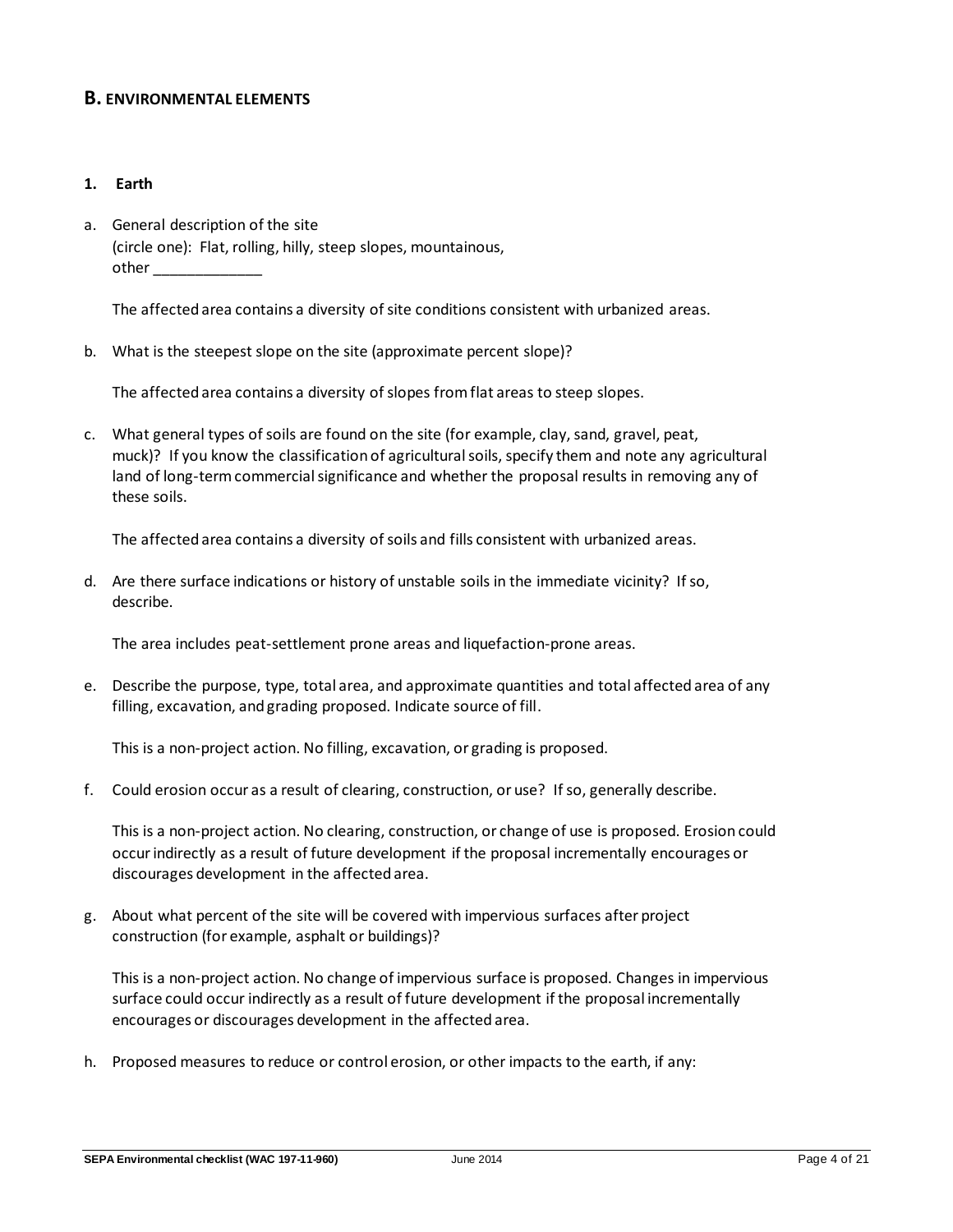None. Compliance with existing City ordinances to reduce or control erosion is required for development in Seattle.

## **2. Air**

a. What types of emissions to the air would result from the proposal during construction, operation, and maintenance when the project is completed? If any, generally describe and give approximate quantities if known.

This is a non-project action. No emissions will occur as a direct result of this proposal. Minor changes in emissions could occur indirectly as a result of future development if the proposal incrementally encourages or discourages development in the affected area.

b. Are there any off-site sources of emissions or odor that may affect your proposal? If so, generally describe.

The area contains a variety of emission and odors consistent with urbanized areas.

c. Proposed measures to reduce or control emissions or other impacts to air, if any:

None. Compliance with existing city ordinances to reduce or control emissions and other impacts to air is required for development in Seattle.

#### 3. **Water**

## a. Surface Water:

1) Is there any surface water body on or in the immediate vicinity of the site (including year-round and seasonal streams, saltwater, lakes, ponds, wetlands)? If yes, describe type and provide names. If appropriate, state what stream or river it flows into.

This area contains a variety of surface water bodies including but not limited to Puget Sound, Duwamish River, Bitter Lake, and Haller Lake.

2) Will the project require any work over, in, or adjacent to (within 200 feet) the described waters? If yes, please describe and attach available plans.

This is a non-project action. No work over, in, or adjacent to the described waters is proposed.

3) Estimate the amount of fill and dredge material that would be placed in or removed from surface water or wetlands and indicate the area of the site that would be affected. Indicate the source of fill material.

This is a non-project action. No fill or dredging in or from wetlands or surface water will result from the proposal.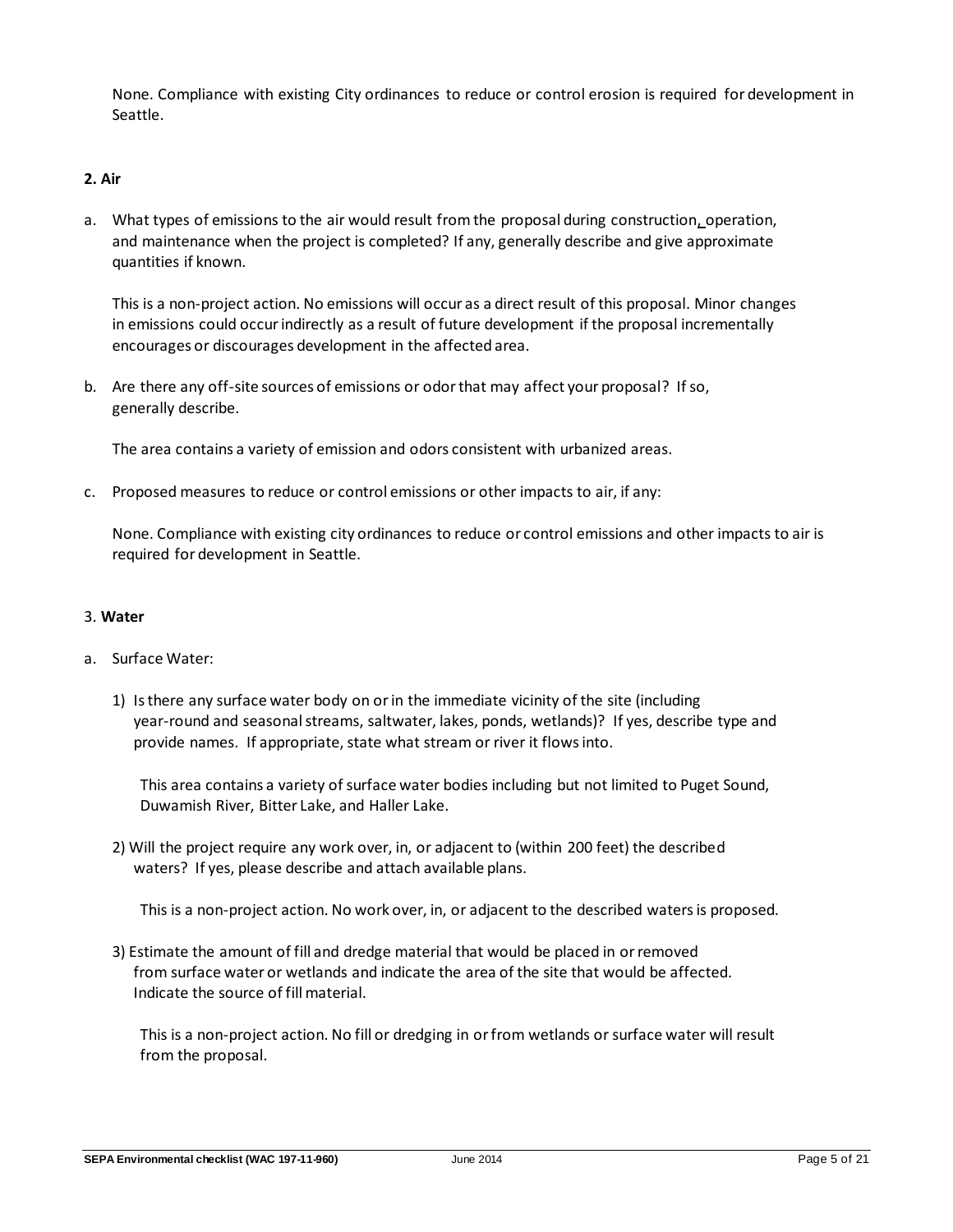4) Will the proposal require surface water withdrawals or diversions? Give general description, purpose, and approximate quantities if known.

This is a non-project action. No surface water withdrawals or diversions will result from this proposal.

5) Does the proposal lie within a 100-year floodplain? If so, note location on the site plan.

This is a non-project action. This affected area includes 100-year floodplains.

6) Does the proposal involve any discharges of waste materials to surface waters? If so, describe the type of waste and anticipated volume of discharge.

This is a non-project action. No discharges of waste materials to surface waters will result from this proposal.

- b. Ground Water:
	- 1) Will groundwater be withdrawn from a well for drinking water or other purposes? If so, give a general description of the well, proposed uses and approximate quantities withdrawn from the well. Will water be discharged to groundwater? Give general description, purpose, and approximate quantities if known.

This is a non-project action. The area includes land that contains wells. No withdrawal of groundwater will result from this proposal for drinking water or other purposes

2) Describe waste material that will be discharged into the ground from septic tanks or other sources, if any (for example: Domestic sewage; industrial, containing the following chemicals. . . ; agricultural; etc.). Describe the general size of the system, the number of such systems, the number of houses to be served (if applicable), or the number of animals or humans the system(s) are expected to serve.

This is a non-project action. No waste materials are proposed to be discharged.

- c. Water runoff (including stormwater):
	- 1) Describe the source of runoff (including storm water) and method of collection and disposal, if any (include quantities, if known). Where will this water flow? Will this water flow into other waters? If so, describe.

This is a non-project action. No runoff will result from this proposal.

2) Could waste materials enter ground or surface waters? If so, generally describe.

This is a non-project action. This proposal will not result in waste materials entering ground or surface waters.

3) Does the proposal alter or otherwise affect drainage patterns in the vicinity of the site? If so, describe.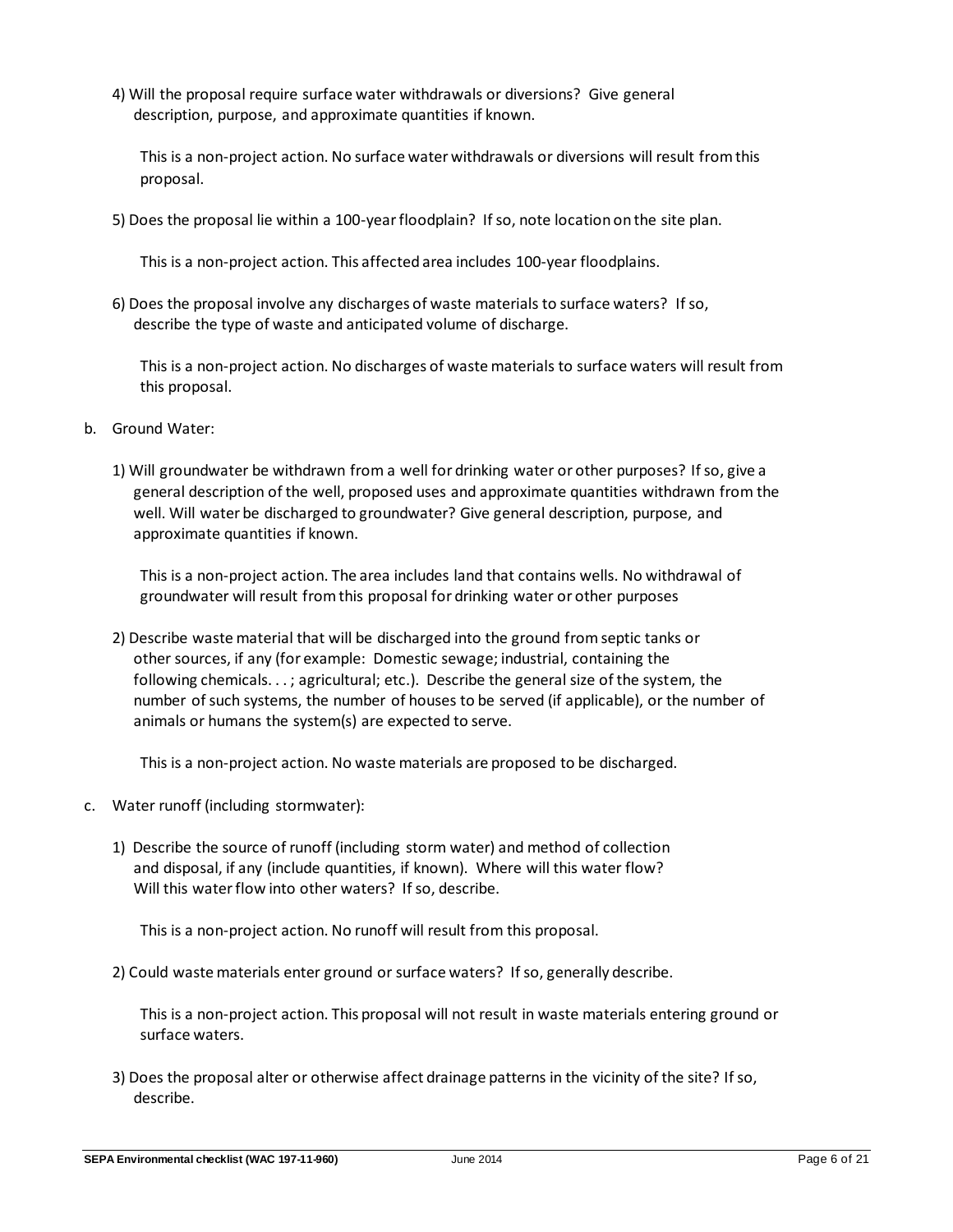This is a non-project action. This proposal will not affect drainage patterns.

d. Proposed measures to reduce or control surface, ground, and runoff water, and drainage pattern impacts, if any:

None. Compliance with existing city ordinances to reduce or control stormwater and wastewater is required for development in Seattle.

#### 4. **Plants**

- a. Check the types of vegetation found on the site:
	- \_\_x\_\_ deciduous tree: alder, maple, aspen, other
	- \_x\_ evergreen tree: fir, cedar, pine, other
	- $x_$  shrubs
	- $x$ <sub>\_</sub>grass
	- $x$ <sub>\_</sub> pasture
	- \_x\_ crop or grain
	- \_x\_ Orchards, vineyards, or other permanent crops.
	- \_x\_ wet soil plants: cattail, buttercup, bullrush, skunk cabbage, other
	- \_x\_ water plants: water lily, eelgrass, milfoil, other
	- \_\_x\_\_ other types of vegetation

The affected area contains a diversity of plants consistent with urbanized areas.

b. What kind and amount of vegetation will be removed or altered?

This is a non-project action. This proposal will not result in the direct removal or alteration of vegetation. Changes in vegetation could occur indirectly as a result of future development if the proposal incrementally encourages or discourages development in the affected area.

c. List threatened and endangered species known to be on or near the site.

No threatened or endangered plant species are known to be on or near the site.

- d. Proposed landscaping, use of native plants, or other measures to preserve or enhance vegetation on the site, if any: None.
- e. List all noxious weeds and invasive species known to be on or near the site.

The affected area contains a diversity of invasive plants consistent with urbanized areas. These plants include but are not limited to common urban invasives such as ivy, blackberry, and bindweed.

## 5. **Animals**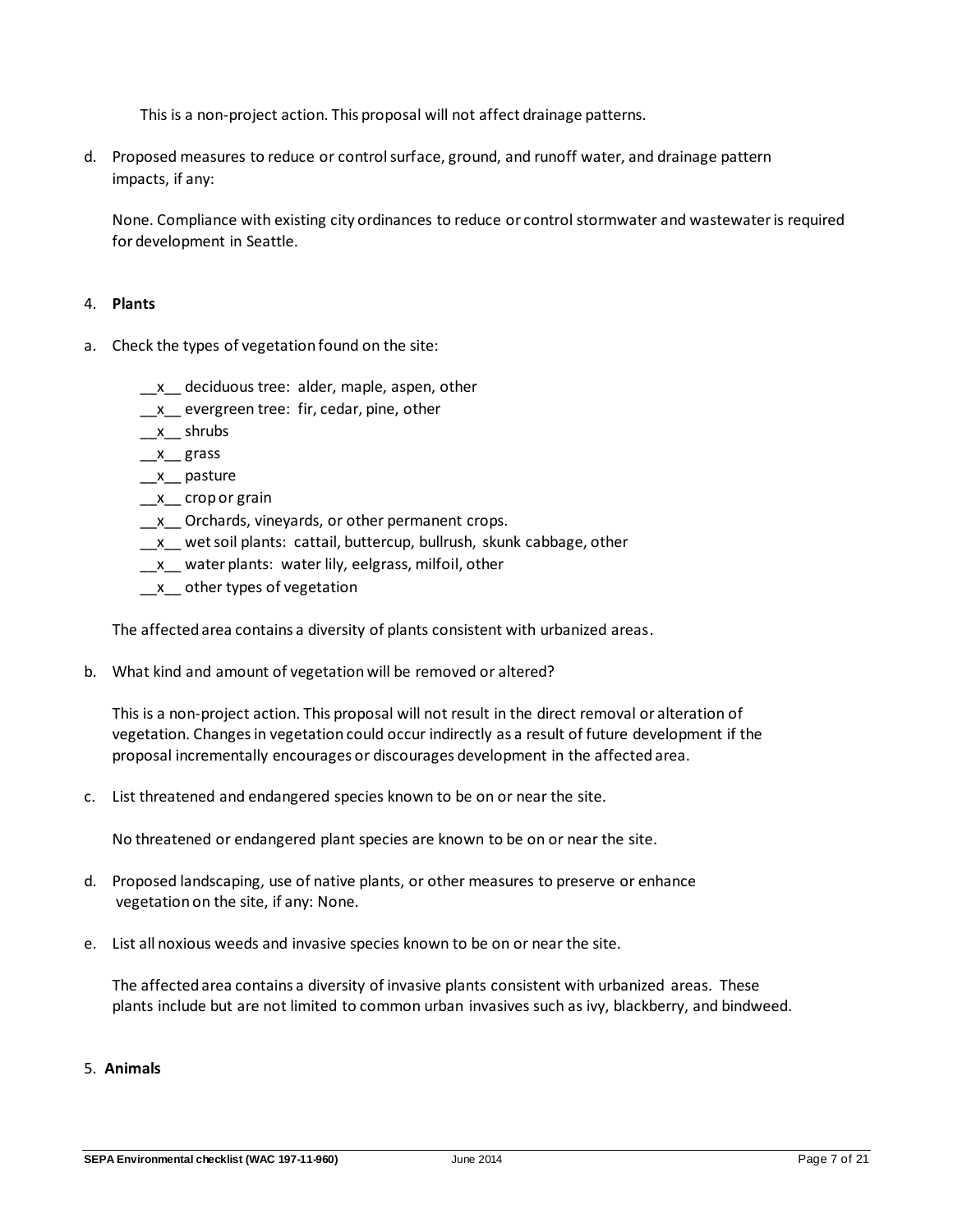a. List any birds and other animals which have been observed on or near the site or are known to be on or near the site. Examples include:

birds: hawk, heron, eagle, songbirds, other: mammals: deer, bear, elk, beaver, other: fish: bass, salmon, trout, herring, shellfish, other

The affected area contains a diversity of animals consistent with urbanized areas including a diversity of birds, mammals, fish, and livestock. These animals include but are not limited to hawk, heron, eagle, songbirds, and salmon.

b. List any threatened and endangered species known to be on or near the site.

A variety of threatened and endangered species including salmon and various birds are known to be on or near the site.

c. Is the site part of a migration route? If so, explain.

The area includes migration routes for a variety of species including but not limited to salmon and various birds.

- d. Proposed measures to preserve or enhance wildlife, if any: None.
- e. List any invasive animal species known to be on or near the site.

The affected area contains a diversity of invasive animal species consistent with urbanized areas.

#### 6. **Energy and natural resources**

a. What kinds of energy (electric, natural gas, oil, wood stove, solar) will be used to meet the completed project's energy needs? Describe whether it will be used for heating, manufacturing, etc.

This is a non-project action. This proposal will not directly result in additional energy needs.

b. Would your project affect the potential use of solar energy by adjacent properties? If so, generally describe.

This is a non-project action. This proposal will not directly affect the use of solar energy on adjacent properties. The proposal might result in indirect changes to solar access to the extent that it encourages or discourages development within urban areas.

c. What kinds of energy conservation features are included in the plans of this proposal? List other proposed measures to reduce or control energy impacts, if any:

None. Compliance with existing city ordinances for energy is required for development in Seattle.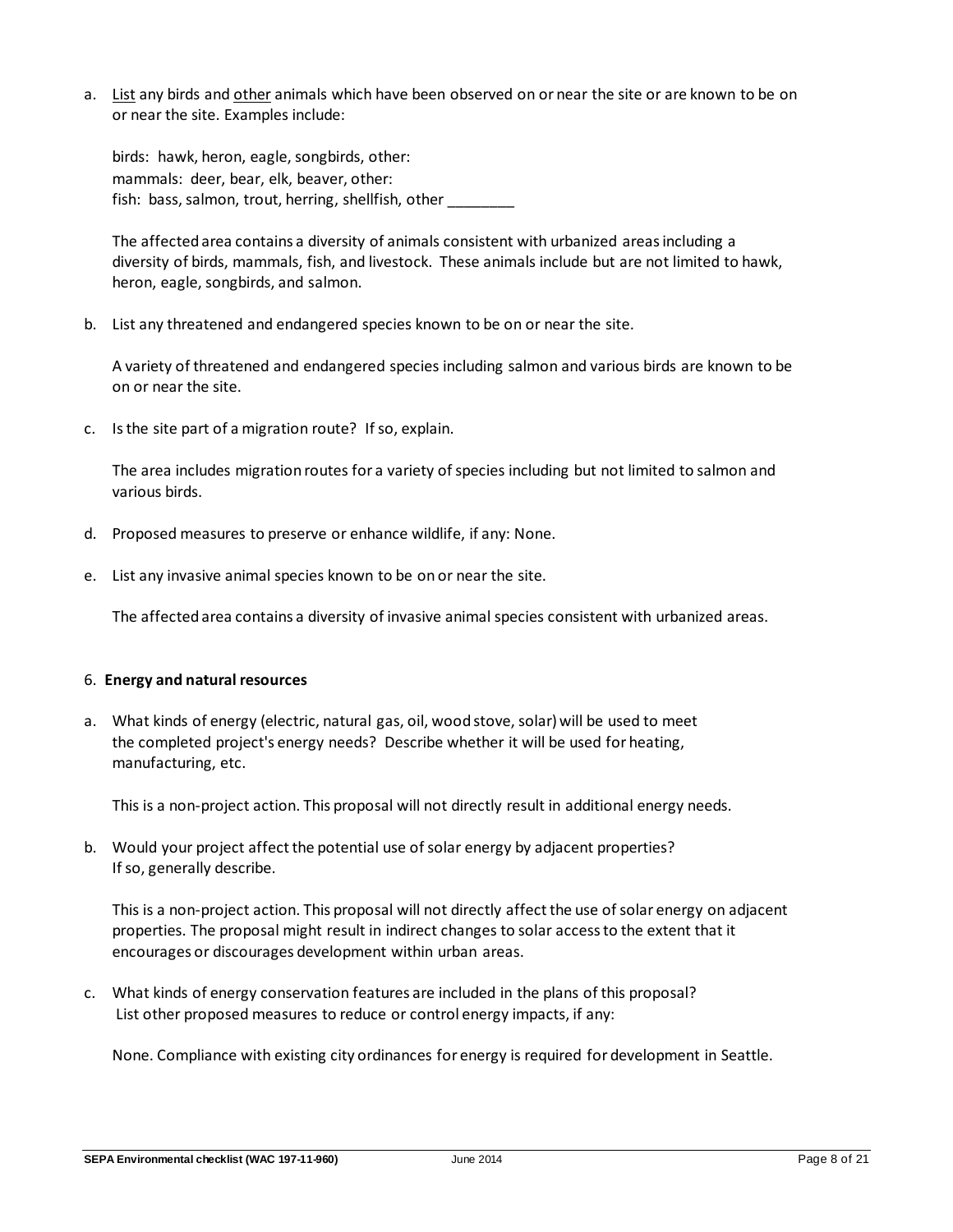#### 7. **Environmental health**

- a. Are there any environmental health hazards, including exposure to toxic chemicals, risk of fire and explosion, spill, or hazardous waste, that could occur as a result of this proposal? If so, describe.
	- 1) Describe any known or possible contamination at the site from present or past uses.

The affected area contains a diversity of conditions consistent with urbanized areas.

2) Describe existing hazardous chemicals/conditions that might affect project development and design. This includes underground hazardous liquid and gas transmission pipelines located within the project area and in the vicinity.

The affected area contains a diversity of conditions consistent with urbanized areas. These include natural gas transmission pipelines.

3) Describe any toxic or hazardous chemicals that might be stored, used, or produced during the project's development or construction, or at any time during the operating life of the project.

This is a non-project action. This proposal will not result in the storage, use, or production of toxic or hazardous chemicals.

4) Describe special emergency services that might be required.

This is a non-project action. This proposal will not directly result in additional need for special emergency services.

5) Proposed measures to reduce or control environmental health hazards, if any: None.

#### b.Noise

1) What types of noise exist in the area which may affect your project (for example: traffic, equipment, operation, other)?

The affected area contains a diversity of noise consistent with urbanized areas.

2) What types and levels of noise would be created by or associated with the project on a short-term or a long-term basis (for example: traffic, construction, operation, other)? Indicate what hours noise would come from the site.

This is a non-project action. This proposal will not directly result in additional noise.

3) Proposed measures to reduce or control noise impacts, if any:

None. Compliance with existing city ordinances for noise is required for development in Seattle.

### 8. **Land and shoreline use**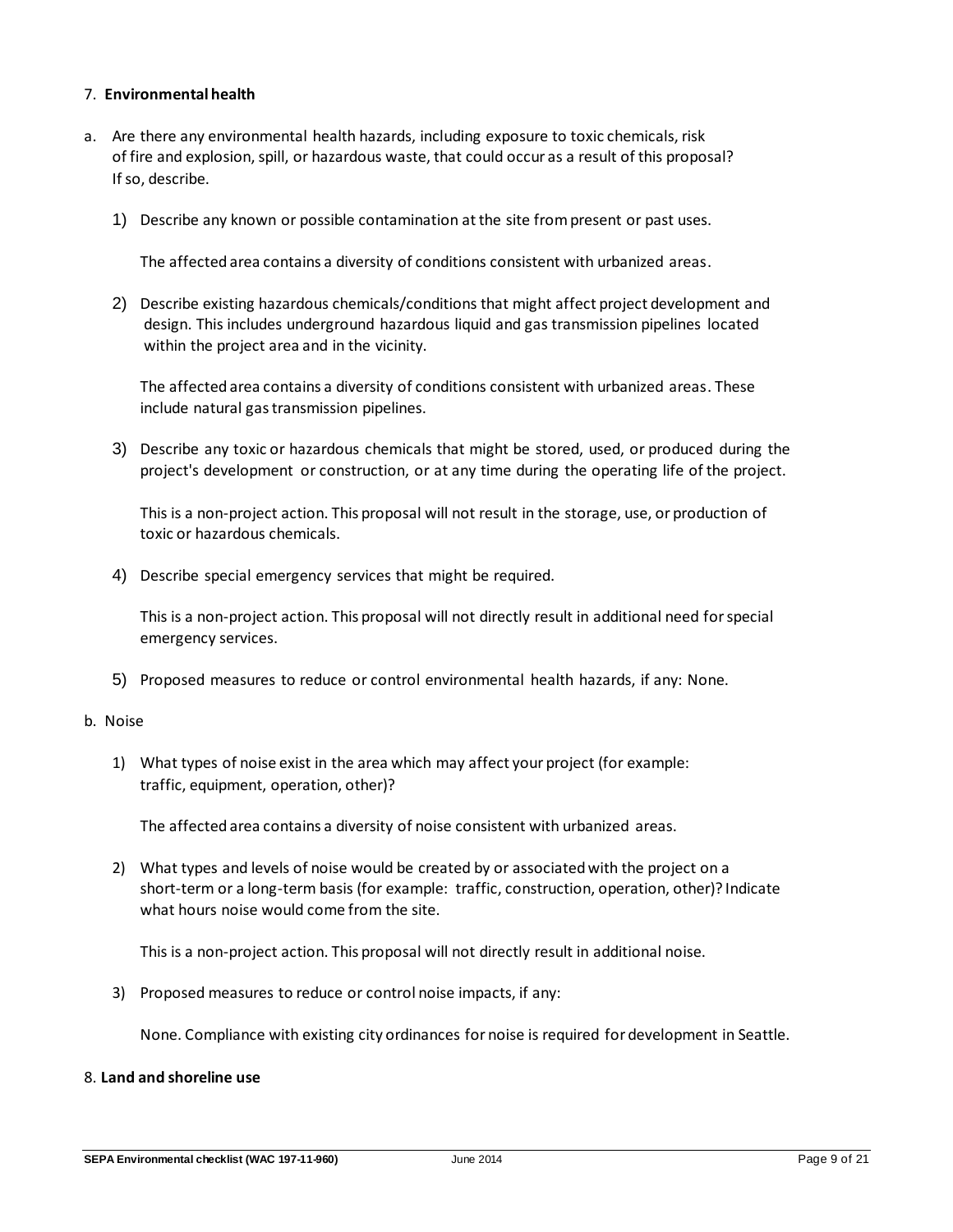a. What is the current use of the site and adjacent properties? Will the proposal affect current land uses on nearby or adjacent properties? If so, describe.

The affected area contains a diversity of land uses consistent with urbanized areas including but not limited to housing, office, and retail uses. The proposal will not directly affect land uses.

b. Has the project site been used as working farmlands or working forest lands? If so, describe. How much agricultural or forest land of long-term commercial significance will be converted to other uses as a result of the proposal, if any? If resource lands have not been designated, how many acres in farmland or forest land tax status will be converted to nonfarm or nonforest use?

The site does not contain working farmlands or forest lands, although it does contain small-scale agricultural uses and natural areas. The proposal would not directly convert any farm or forest land.

1) Will the proposal affect or be affected by surrounding working farm or forest land normal business operations, such as oversize equipment access, the application of pesticides, tilling, and harvesting? If so, how:

This is a non-project action. The proposal will not directly alter farm or forest land.

c. Describe any structures on the site.

The affected area contains a diversity of structures consistent with urbanized areas including attached and detached single-family homes.

d. Will any structures be demolished? If so, what?

This is a non-project action. This proposal will not directly result in demolition of structures. Demolitions could occur indirectly as a result of future development if the proposal incrementally encourages or discourages development in the affected area.

e. What is the current zoning classification of the site?

The affected area contains a diversity of zones. These include single-family, multifamily, and commercial zones.

f. What is the current comprehensive plan designation of the site?

The affected area contains a diversity of comprehensive plan designations. These include urban center and village designations in Seattle as well as areas outside of those designations.

g. If applicable, what is the current shoreline master program designation of the site?

The affected area contains a diversity of shoreline master program designations.

h. Has any part of the site been classified as a critical area by the city or county? If so, specify.

The affected area contains a diversity of critical area designations including but not limited to wetlands, riparian areas, and steep slopes.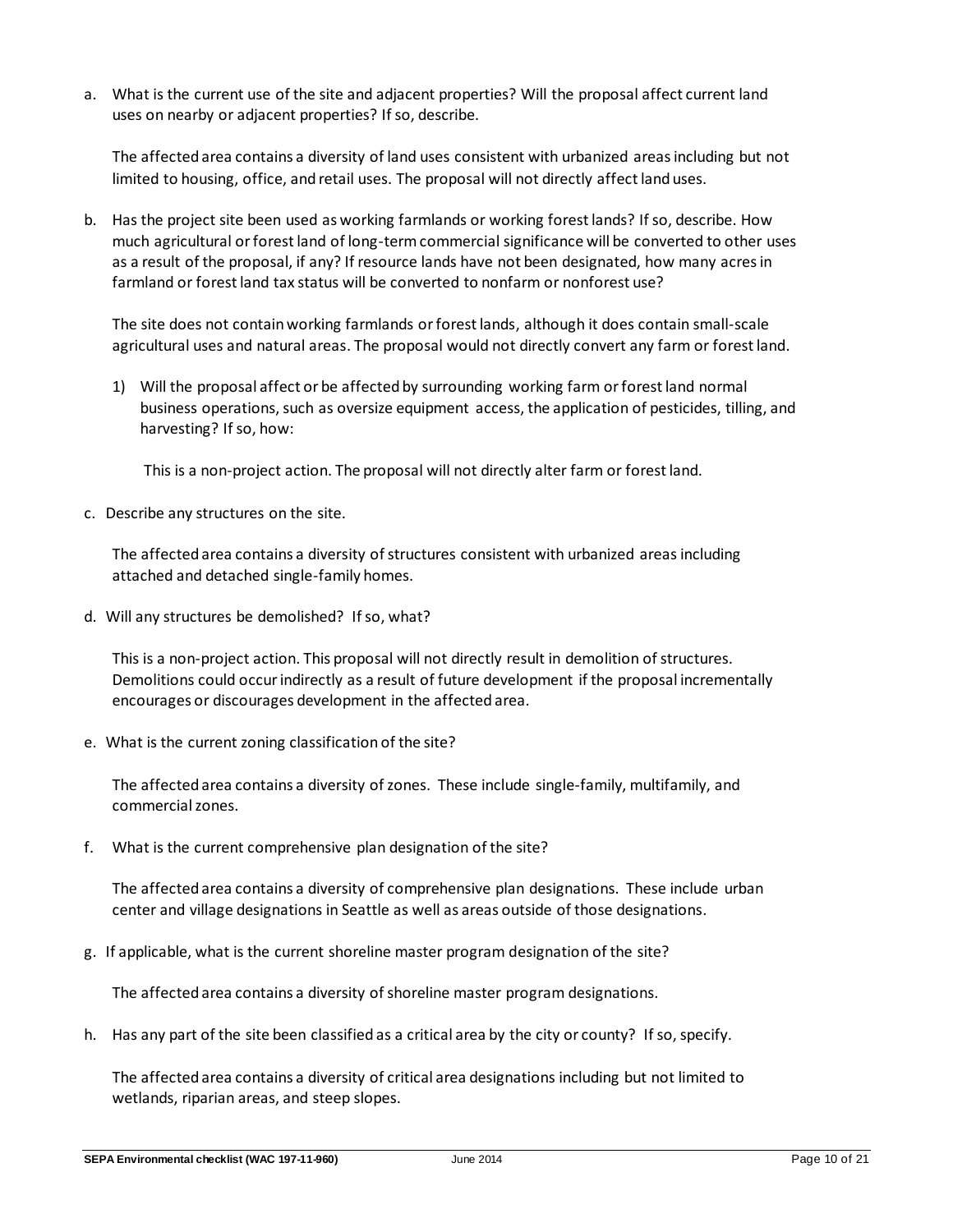i. Approximately how many people would reside or work in the completed project?

This is a non-project action. This proposal will not directly result in buildings in which people would reside or work. This proposal could indirectly result in new buildings if the proposal incrementally encourages or discourages development in the affected area.

j. Approximately how many people would the completed project displace?

This is a non-project action. No displacement will occur as a direct result of the project. This proposal could indirectly result in displacement if the proposal incrementally encourages or discourages development in the affected area.

- k. Proposed measures to avoid or reduce displacement impacts, if any: None.
- L. Proposed measures to ensure the proposal is compatible with existing and projected land uses and plans, if any: None.
- m. Proposed measures to ensure the proposal is compatible with nearby agricultural and forest lands of long-term commercial significance, if any: None.

#### 9. **Housing**

a. Approximately how many units would be provided, if any? Indicate whether high, middle, or lowincome housing.

This is a non-project action. No housing is proposed to be created as part of this project. This proposal could indirectly result in new housing if the proposal incrementally encourages or discourages development in the affected area.

b. Approximately how many units, if any, would be eliminated? Indicate whether high, middle, or low-income housing.

This is a non-project action. No housing is proposed to be eliminated as part of this project. This proposal could indirectly result in the elimination of housing if the proposal incrementally encourages or discourages development in the affected area.

c. Proposed measures to reduce or control housing impacts, if any:

None. Compliance with existing city ordinances on housing and tenant relocation assistance is required.

## 10. **Aesthetics**

a. What is the tallest height of any proposed structure(s), not including antennas; what is the principal exterior building material(s) proposed?

This is a non-project action. This proposal will not directly result in new buildings.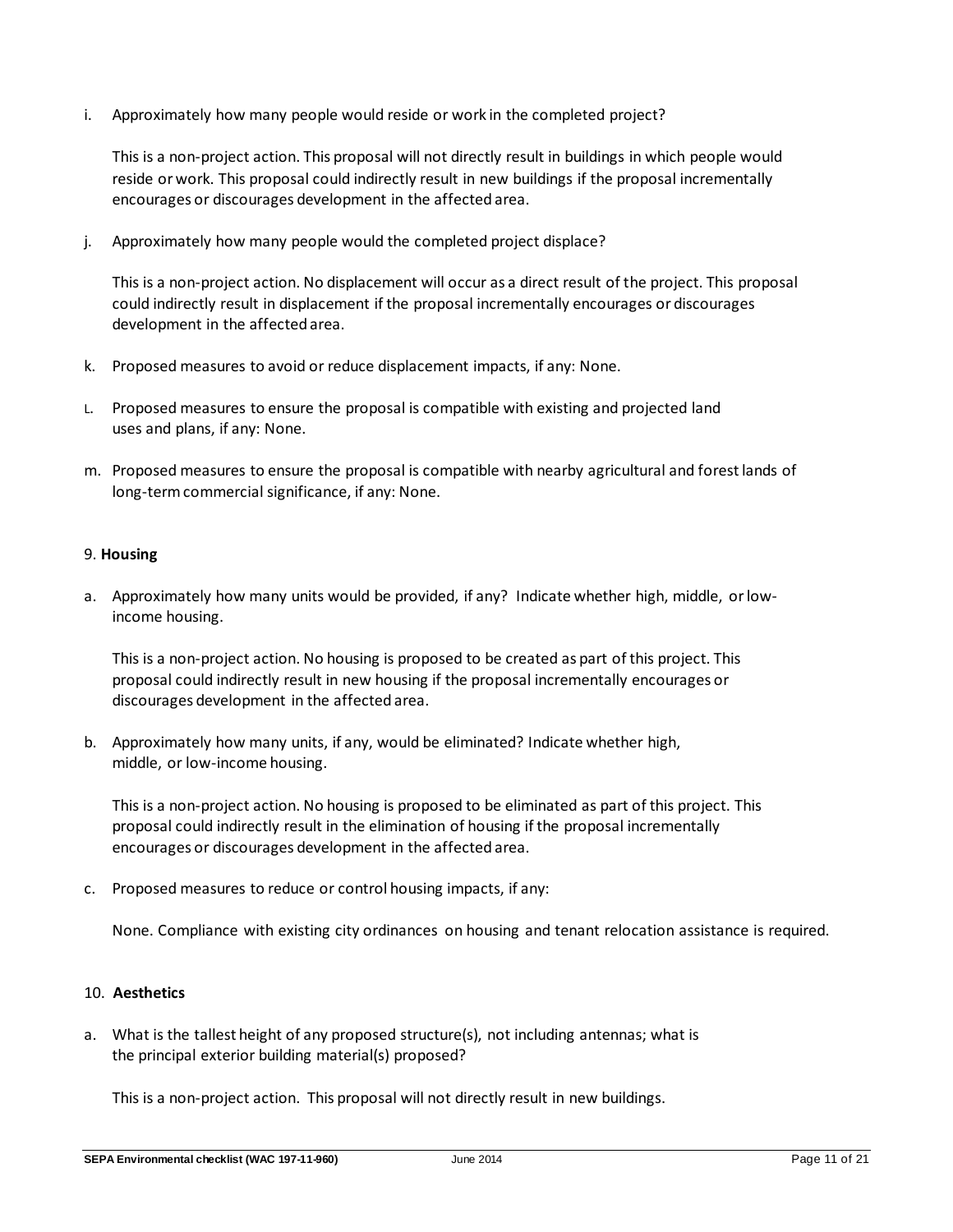b. What views in the immediate vicinity would be altered or obstructed?

This is a non-project action. No views would be directly altered or obstructed by this project.

c. Proposed measures to reduce or control aesthetic impacts, if any: None.

#### 11. **Light and glare**

a. What type of light or glare will the proposal produce? What time of day would it mainly occur?

This is a non-project action. This proposal will not directly result in additional light or glare.

b. Could light or glare from the finished project be a safety hazard or interfere with views?

This is a non-project action. This proposal will not directly result in additional light or glare.

c. What existing off-site sources of light or glare may affect your proposal?

The affected area contains a diversity of light and glare sources consistent with urbanized areas.

d. Proposed measures to reduce or control light and glare impacts, if any: None.

#### 12. **Recreation**

a. What designated and informal recreational opportunities are in the immediate vicinity?

The affected area has a diversity of recreational opportunities in the immediate vicinity consistent with urbanized areas including formal parks and natural areas.

b. Would the proposed project displace any existing recreational uses? If so, describe.

This is a non-project action. This proposal will not directly displace any recreational uses.

c. Proposed measures to reduce or control impacts on recreation, including recreation opportunities to be provided by the project or applicant, if any: None.

#### 13. **Historic and cultural preservation**

a. Are there any buildings, structures, or sites, located on or near the site that are over 45 years old listed in or eligible for listing in national, state, or local preservation registers located on or near the site? If so, specifically describe.

The affected area contains a diversity of historic sites and buildings including locally and federally designated sites.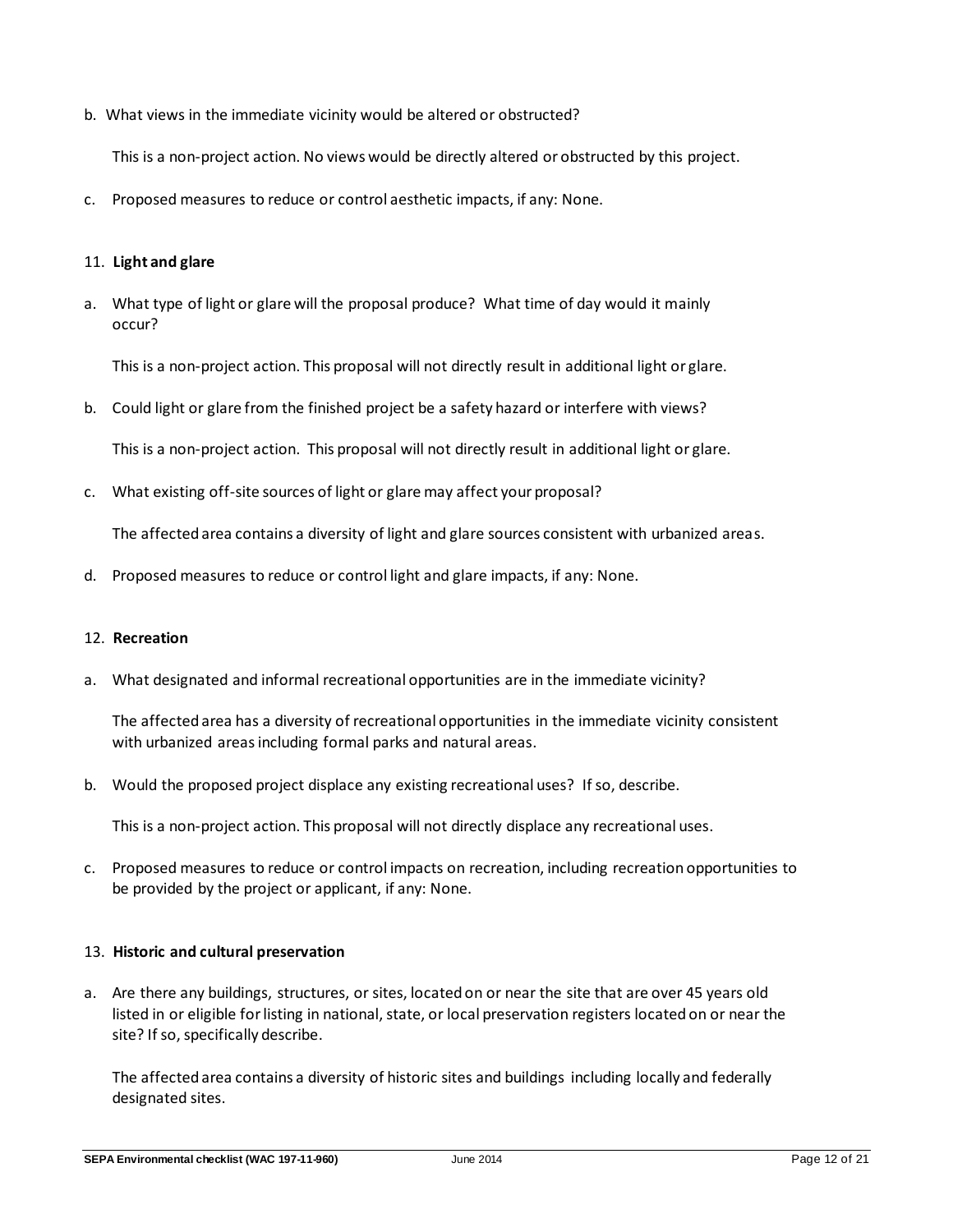b. Are there any landmarks, features, or other evidence of Indian or historic use or occupation? This may include human burials or old cemeteries. Are there any material evidence, artifacts, or areas of cultural importance on or near the site? Please list any professional studies conducted at the site to identify such resources.

The affected area contains a diversity of locations with evidence of Indian or historic use or occupation. The area includes locations of historic settlement by Indians and European settlers.

c. Describe the methods used to assess the potential impacts to cultural and historic resources on or near the project site. Examples include consultation with tribes and the department of archeology and historic preservation, archaeological surveys, historic maps, GIS data, etc.

None. This is a non-project action.

d. Proposed measures to avoid, minimize, or compensate for loss, changes to, and disturbance to resources. Please include plans for the above and any permits that may be required.

None. Compliance with existing city ordinances for historic preservation is required for development in Seattle.

#### 14. **Transportation**

a. Identify public streets and highways serving the site or affected geographic area and describe proposed access to the existing street system. Show on site plans, if any.

The affected area contains a diversity of streets, highways, and parking areas consistent with urbanized areas.

b. Is the site or affected geographic area currently served by public transit? If so, generally describe. If not, what is the approximate distance to the nearest transit stop?

Some of the affected area is served by public transit. Distances to transit stops vary substantially.

c. How many additional parking spaces would the completed project or non-project proposal have? How many would the project or proposal eliminate?

This is a non-project action. This proposal will not directly result in the creation or elimination of parking spaces. Changes in the number of parking spaces could occur indirectly as a result of future development if the proposal incrementally encourages or discourages development in the affected area.

d. Will the proposal require any new or improvements to existing roads, streets, pedestrian, bicycle or state transportation facilities, not including driveways? If so, generally describe (indicate whether public or private).

This is a non-project action. The proposal will not result in direct improvements to transportation facilities.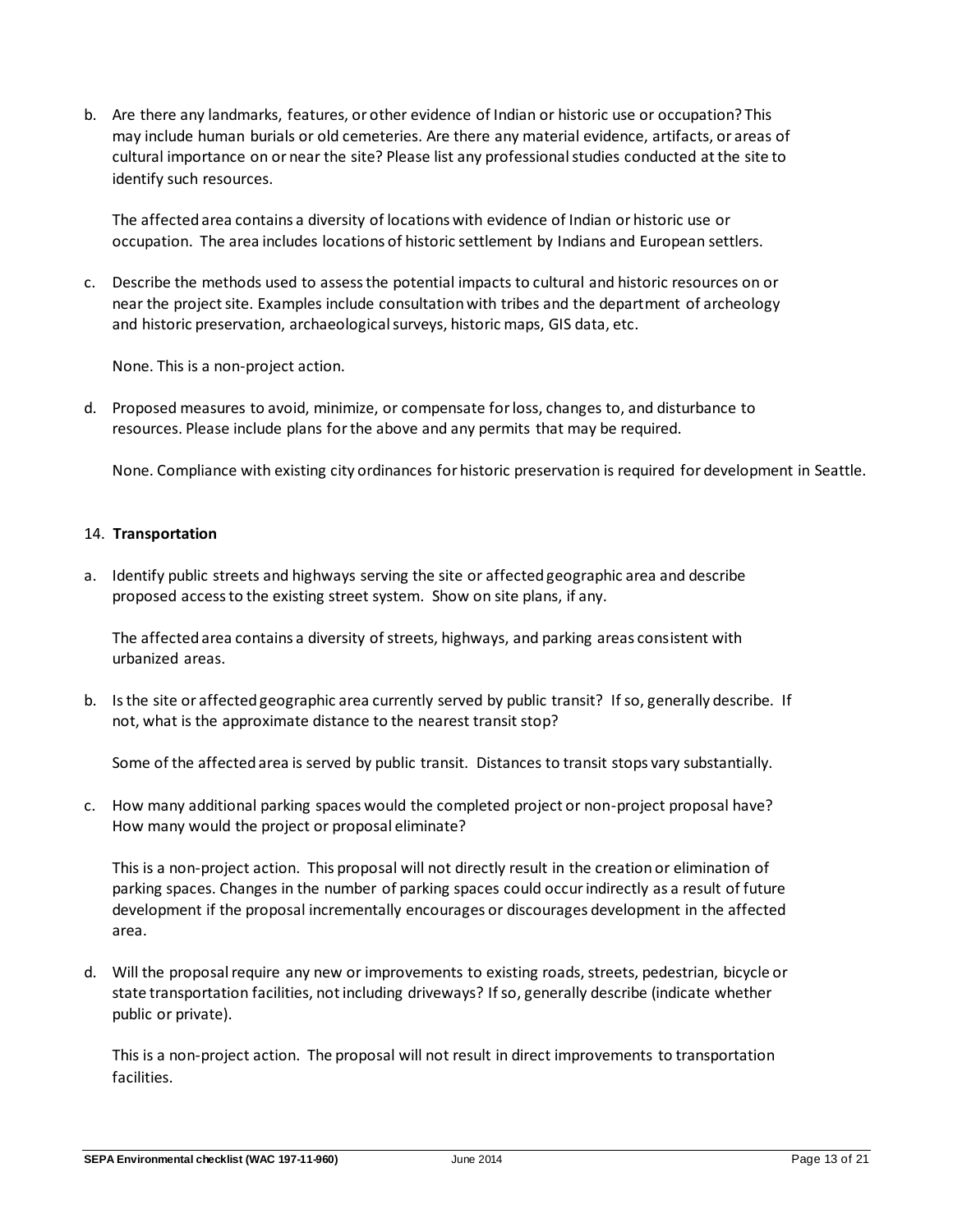e. Will the project or proposal use (or occur in the immediate vicinity of) water, rail, or air transportation? If so, generally describe.

The affected area includes rail transportation as well as water ways that could support water transportation.

f. How many vehicular trips per day would be generated by the completed project or proposal? If known, indicate when peak volumes would occur and what percentage of the volume would be trucks (such as commercial and nonpassenger vehicles). What data or transportation models were used to make these estimates?

This is a non-project action. This proposal will not directly result in additional vehicular trips. Changes in the number of vehicular trips could occur indirectly as a result of future development if the proposal incrementally encourages or discourages development in the affected area.

g. Will the proposal interfere with, affect or be affected by the movement of agricultural and forest products on roads or streets in the area? If so, generally describe.

This is a non-project action. This proposal will not directly affect the movement of agricultural and forest projects.

h. Proposed measures to reduce or control transportation impacts, if any: None.

#### 15. **Public services**

a. Would the project result in an increased need for public services (for example: fire protection, police protection, public transit, health care, schools, other)? If so, generally describe.

This is a non-project action. This proposal will not directly result in increased need for public services.

b. Proposed measures to reduce or control direct impacts on public services, if any: None.

#### 16. **Utilities**

a. Circle utilities currently available at the site: electricity, natural gas, water, refuse service, telephone, sanitary sewer, septic system, other \_\_\_\_\_

The affected area contains a diversity of utilities consistent with urbanized areas. These include electricity, natural gas, water, refuse service, telephone, sanitary sewer, septic system, and other utilities.

b. Describe the utilities that are proposed for the project, the utility providing the service, and the general construction activities on the site or in the immediate vicinity which might be needed.

This is a non-project action. No utilities are proposed for this project.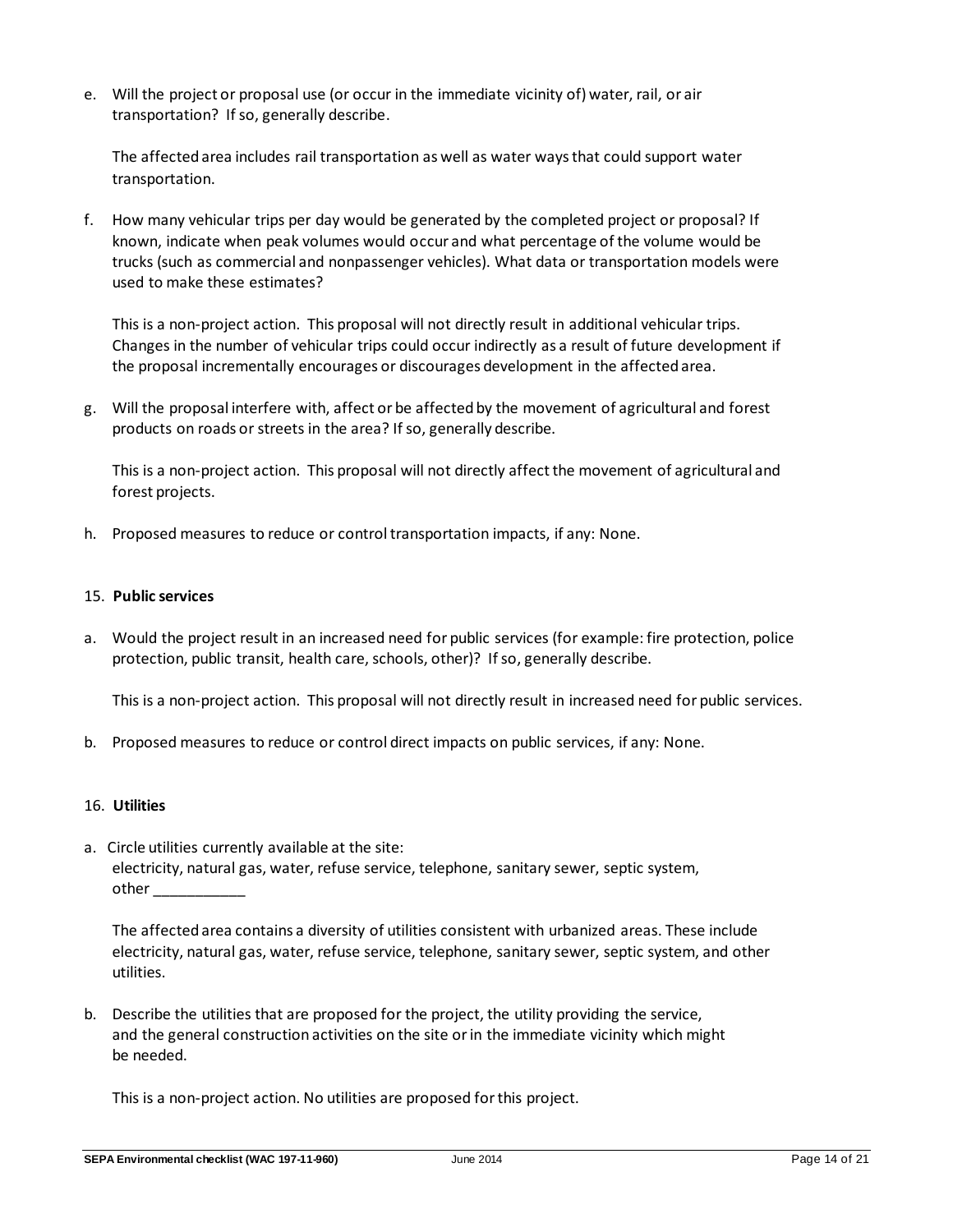## **C. Signature**

The above answers are true and complete to the best of my knowledge. I understand that the lead agency is relying on them to make its decision.

| Signature:                        | on file                                                                                   |
|-----------------------------------|-------------------------------------------------------------------------------------------|
| Name of signee:                   | <b>Brennon Staley</b>                                                                     |
| Position and Agency/Organization: | <b>Strategic Advisor</b><br>City of Seattle<br>Office of Planning & Community Development |

Date Submitted: November 8, 2021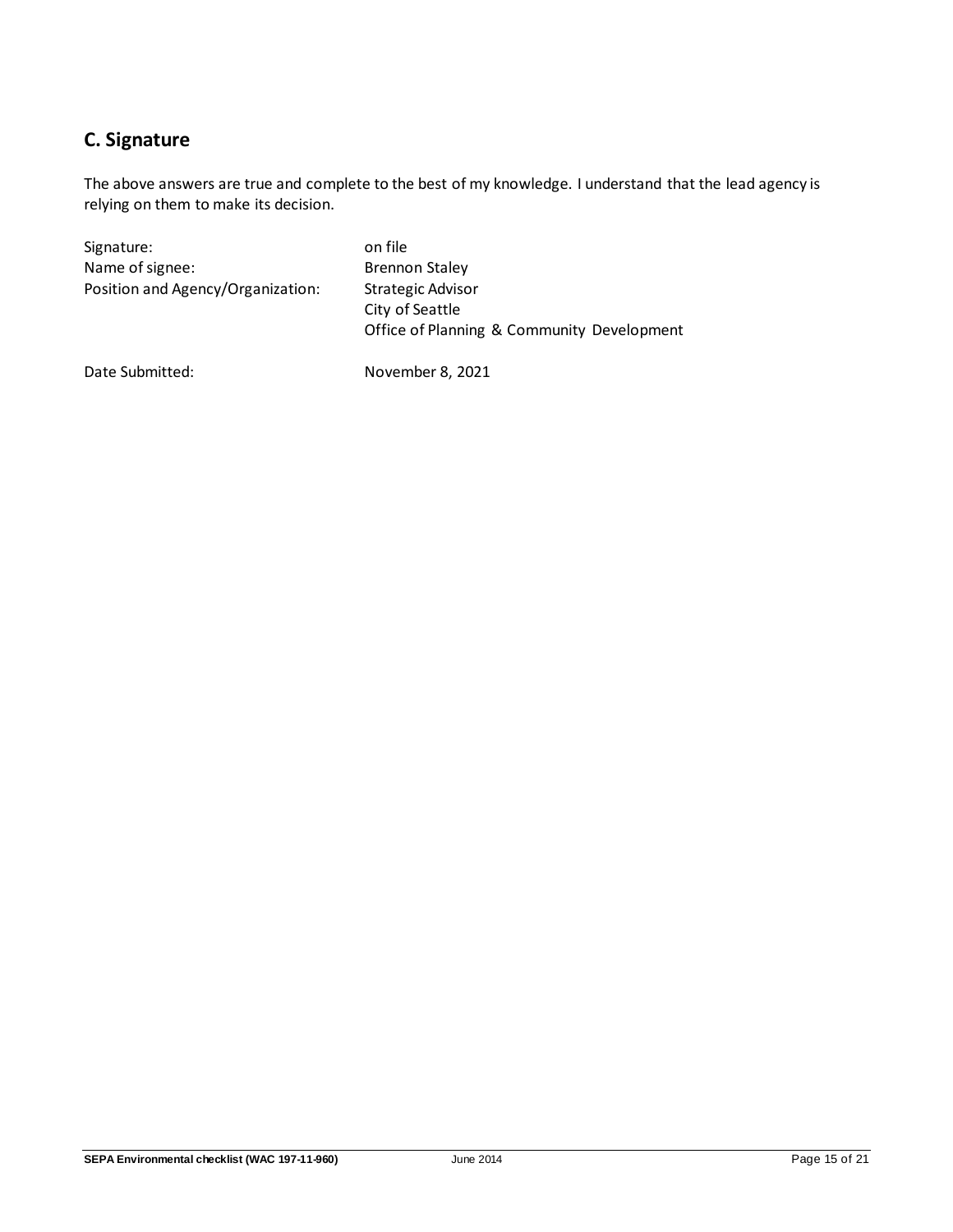## **D. Supplemental sheet for nonproject actions**

## 1. **How would the proposal be likely to increase discharge to water; emissions to air; production, storage, or release of toxic or hazardous substances; or production of noise?**

Overall, this non-project proposal would not result in any direct impacts to water, air, toxic or hazardous substances, or noise because it does not directly propose development. In terms of its effects upon future possible development, the proposed changes to development standards could slightly modify the amount, density, and design of future development. The increment of additional future development that could occur could generate minor adverse impacts commonly associated with development in urban areas, such as emissions from automobile trips and heating in new buildings, and incidental contributions to environmental noise and stormwater runoff.

The proposed changes could result in incremental increases in the amount and duration of construction activity, but these would make only a minor difference in the total potential for emissions to air, noise and release of toxic or hazardous substances. Any development or redevelopment will have to comply with City regulations for management of stormwater runoff and other construction practices and requirements.

Any incremental increase in greenhouse gas emissions resulting from additional development could be offset at least partially by reductions in commuting over future buildings' lifetimes as more residents and employees would be able to live and work in Seattle. It is not possible to reliably quantify these offsetting factors for comparative purposes, but they would factor into estimations of the net change in greenhouse gas emissions resulting from this proposal.

Proposed measures to avoid or reduce such increases are: None proposed.

## 2. **How would the proposal be likely to affect plants, animals, fish, or marine life?**

There are vegetated portions of properties present within the affected areas and various wildlife habituated to urban areas, such as squirrels and birds, are present. The affected areas also include property adjacent to Puget Sound, Lake Washington, Bitter Lake, Haller Lake, and the Duwamish River, which provide habitat value for birds, fish, and other marine life.

This non-project proposal would result in no direct impacts to plants, animals, fish, or marine life because it does not directly propose development. The proposal could indirectly affect the potential for impacts to plants, animals, fish, or marine life because future development affected by the proposal might slightly affect these habitats. The nature of such adverse impacts from different levels of future development could relate to factors such as adding slightly to traffic related deposits of pollutants on local streets or theoretically leading to higher stormwater flows ultimately released from the affected properties. The proposal could also result in minor changes to the extent of weather protection, free-standing bike facilities, or building projects which could impact stormwater flows. However, the actual potential for these theorized differences could be affected by the nature of drainage controls and similar features on development sites, which could essentially neutralize or minimize the potential for greater adverse impacts. No significant adverse impacts to plants, animals, fish, or marine life are likely as a result of this proposal.

Proposed measures to protect or conserve plants, animals, fish, or marine life are: None proposed.

#### 3. **How would the proposal be likely to deplete energy or natural resources?**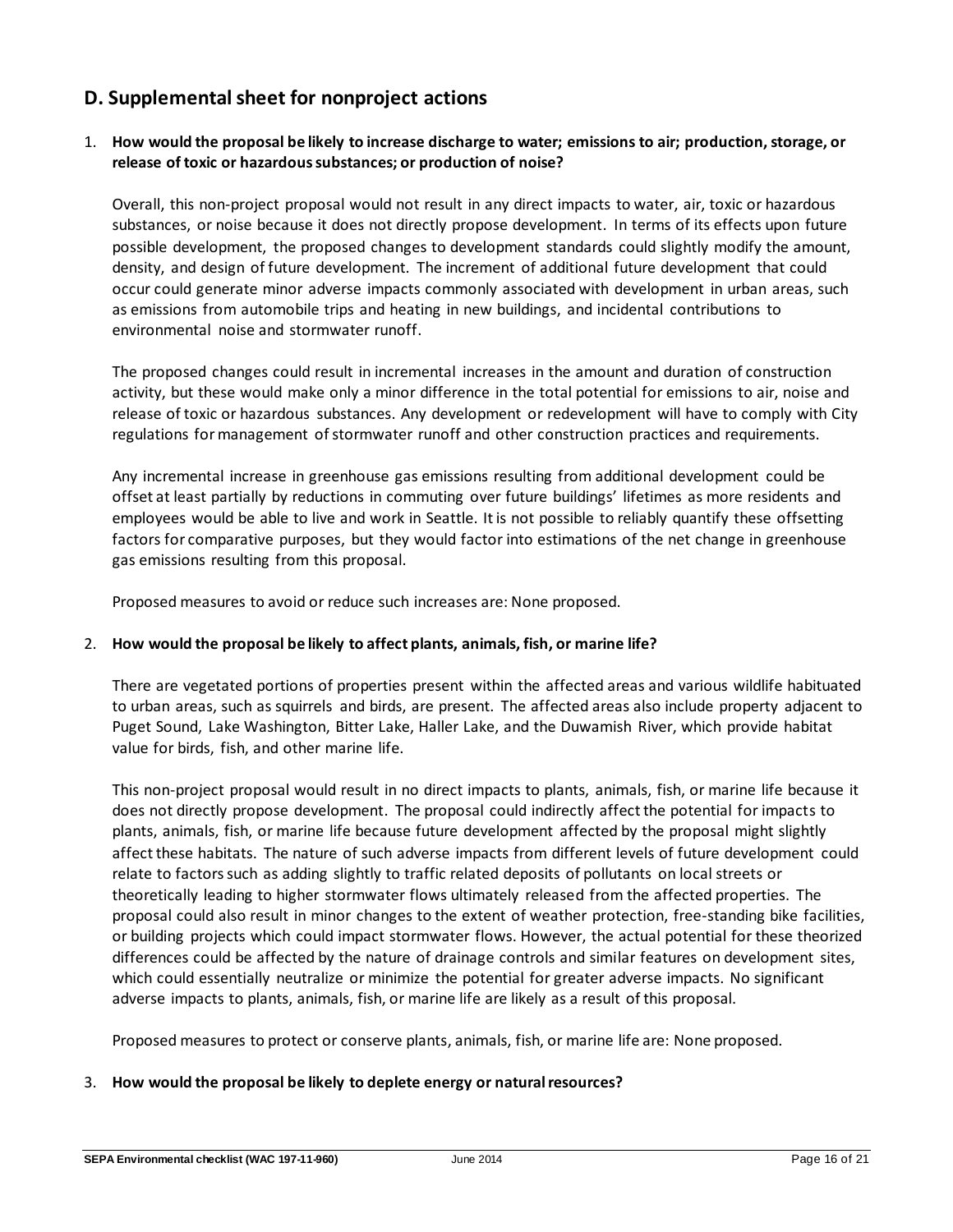The proposed changes would result in no direct negative impacts to energy or natural resources because it does not directly propose development. Changes in the amount or density of future development could result in an incremental increase in the number or density of new housing units that, in some cases, could result in incrementally higher energy use for a particular project. An increase in the number of units might also result in smaller units due to the existing maximum floor area limits, which would reduce energy and natural resource use per unit. The differential levels of impacts given potential increments in future development are not likely to be significant. New buildings will continue to be required to comply with the Seattle Energy Code and other standards for energy efficiency. Additionally, to the extent that additional development capacity results in an increase in the number of housing units in Seattle, the proposal may in certain cases reduce demand for energy and natural resources by increasing residential and commercial density in an area with frequent transit service and a mix of land uses, increasing the likelihood that people will walk and use transit for work and other daily trips.

Proposed measures to protect or conserve energy and natural resources are: None proposed.

## 4. **How would the proposal be likely to use or affect environmentally sensitive areas or areas designated (or eligible or under study) for governmental protection, such as parks, wilderness, wild and scenic rivers, threatened or endangered species habitat, historic or cultural sites, wetlands, floodplains, or prime farmlands?**

The proposed changes would result in no direct negative impacts to environmentally sensitive areas or areas designated for government protection because it does not directly propose development. The proposed zoning changes would not affect the types of construction or uses allowed and would not increase the maximum size of future development. There are no wilderness areas, wild and scenic rivers, threatened or endangered species habitat, or prime farmlands in the area where the proposal would apply. However, it is noted that species such as bald eagles and salmon are known to inhabit the general vicinities near the affected area, which adds a degree of interest in preserving habitat and water quality from degradation.

The increment of additional future development that could occur could generate minor adverse impacts commonly associated with development in urban areas, such as incidental contributions to environmental noise and stormwater runoff commonly associated with urban development.

There are 90 parcels, representing 41 acres, zoned multifamily in historic districts in LR1 zones. Additionally, there are 83 parcels, representing 100 acres, zoned multifamily that contain landmark building including 11 parcels, representing 9 acres, in LR1 zones. There are also likely to be other buildings that might be eligible for designation but have not yet been designated. This proposal is not likely to generate significant adverse impact on historic landmarks as it would not modify existing protections for historic landmarks. Existing landmarks would continue to be subject to regulations limiting modification or demolition.

This proposal is not likely to generate significant adverse impacts on sites containing archaeological and cultural resources. Such resources' locations are not known but might be present in portions of this area in or near current or historic shoreline areas. The proposal would not modify existing protections for these resources and is not likely to significantly increase the number of sites that would be redeveloped.

Future possible development projects in these areas would continue to be subject to the requirements of the Shoreline Master Program, State Environmental Policy Act (SEPA), Historic Preservation Policy, and other state laws for potential archaeologically significant sites, as applicable.

Proposed measures to protect such resources or to avoid or reduce impacts are: None proposed.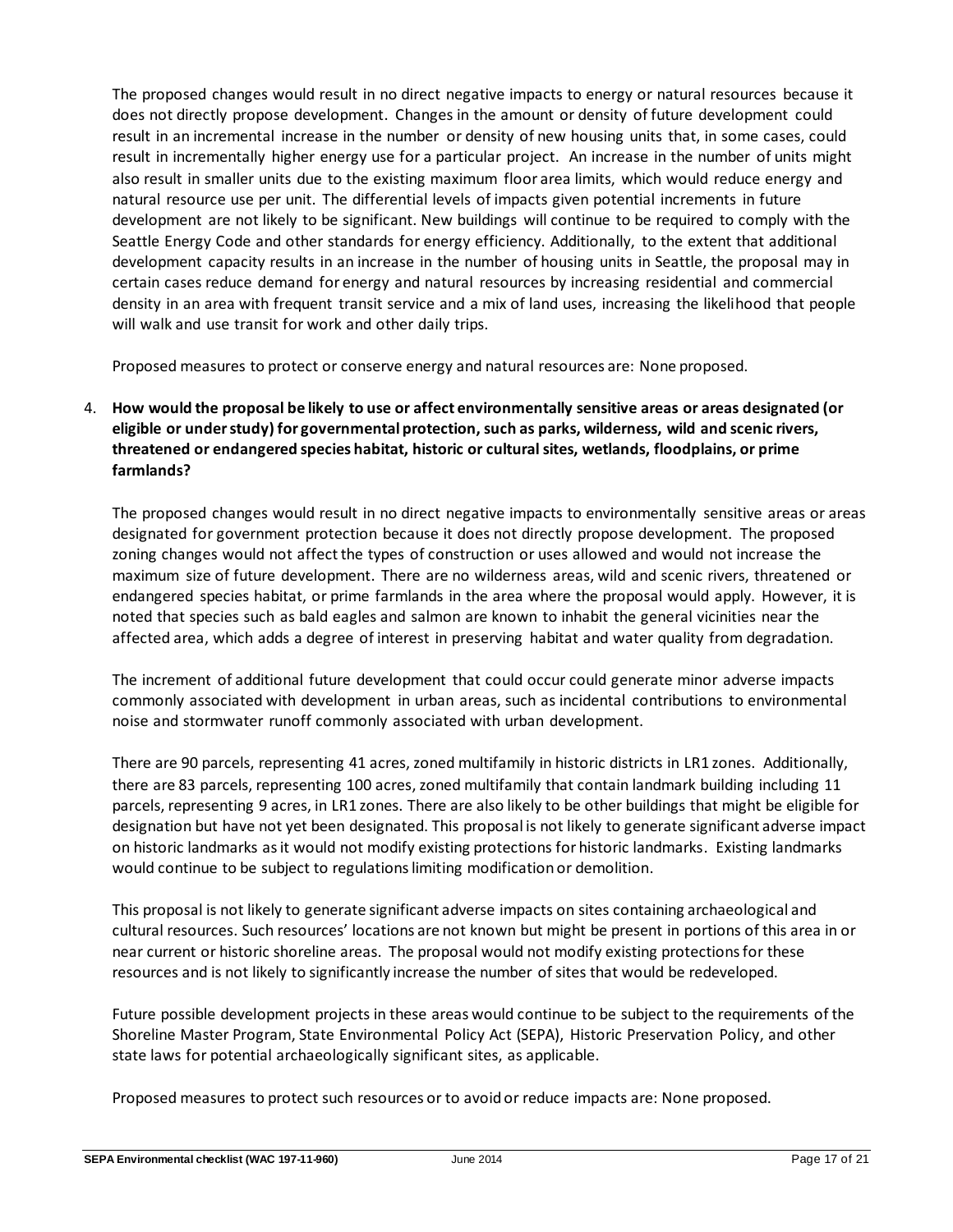## 5. **How would the proposal be likely to affect land and shoreline use, including whether it would allow or encourage land or shoreline uses incompatible with existing plans?**

The proposal would result in no direct impacts to land and shoreline use as it is a non-project action. Furthermore, the proposal would not modify the types of uses that are allowed in the affected areas. The proposal could result in minor changes in the type and amount of residential development that occurs, particularly in LR1 zones, as follows:

- 1. The proposal could increase the number of units in future development where reduced permit process requirements to achieve a higher density encourages development at higher densities.
- 2. The proposal could decrease the number of units in future development where it encourages the development of townhouses and rowhouses rather than apartments.
- 3. The proposal could increase the amount of rowhouse and townhouse development slightly overall if reduced permit process and requirements make development more feasible.
- 4. The proposal could decrease the amount of rowhouse and townhouse slightly overall if removing the density limit exemption for rowhouse development on interior lots of 3,000 square feet or greater makes development less feasible.

Townhouse and rowhouse development occurs most frequently in LR1 zones, but also occurs in other Lowrise zones and infrequently in other multifamily and neighborhood commercial zones. Currently, there are 3,890 acres zoned Lowrise including 1,010 acres zoned LR1. Lowrise zones have a potential development capacity of about 55,400 units including 19,200 units in LR1 zones. About 90% of all LR1 zoned land, or 908 acres, is specifically located on interior lots that could be affected by proposed changes in the density limits regulations.

The proposal would modify the existing density limit for townhouse developments from 1 unit per 1,300 square feet to 1 unit per 1,150 square feet, but would also apply the density limits to rowhouse development on interior lots of 3,000 square feet or greater. Under existing rules, projects on interior lots may already be developed more densely than the proposed density limit. This outcome can be achieved by building apartments, rowhouses, or a mixture of rowhouses and townhouse. Many developments currently choose to subdivide their property parallel to the street and develop townhouses on the back lot and rowhouses on the front lot. Because rowhouses on lots 3,000 square feet in size or greater are exempt from density limits, subdividing allows more units to be built on most lots. This approach has allowed development of townhouse and rowhouses at a density that is lower that 1 unit per 1,300 sq ft. Apartments may be developed at substantially greater densities since they are exempted from density limits entirely, although buildings with 4 units or more as subject to a family-sized unit requirement. Even with this limit, apartments could be developed at densities of 1 unit per 500 square feet. An informal review of recent development projects shows that recent projects containing townhouse and/or rowhouse are occurring with densities as low as 1 unit per 1,190 square feet on interior lots and 1 unit per 1,075 square feet on corner lots, but also with densities higher than 1 unit per 2,000 square feet.

Due to the complexity of site configurations and development economics for individual projects, it is not appropriate to conjecture as to the average level of density that is likely to occur across future projects or the extent to which it will be less than or greater than past projects. However, these changes are likely to be minor.

## **Housing**

This proposal is intended to implement new regulations that encourage the production of more townhouses and rowhouses, particularly smaller, less expensive units in new townhouse and rowhouse development.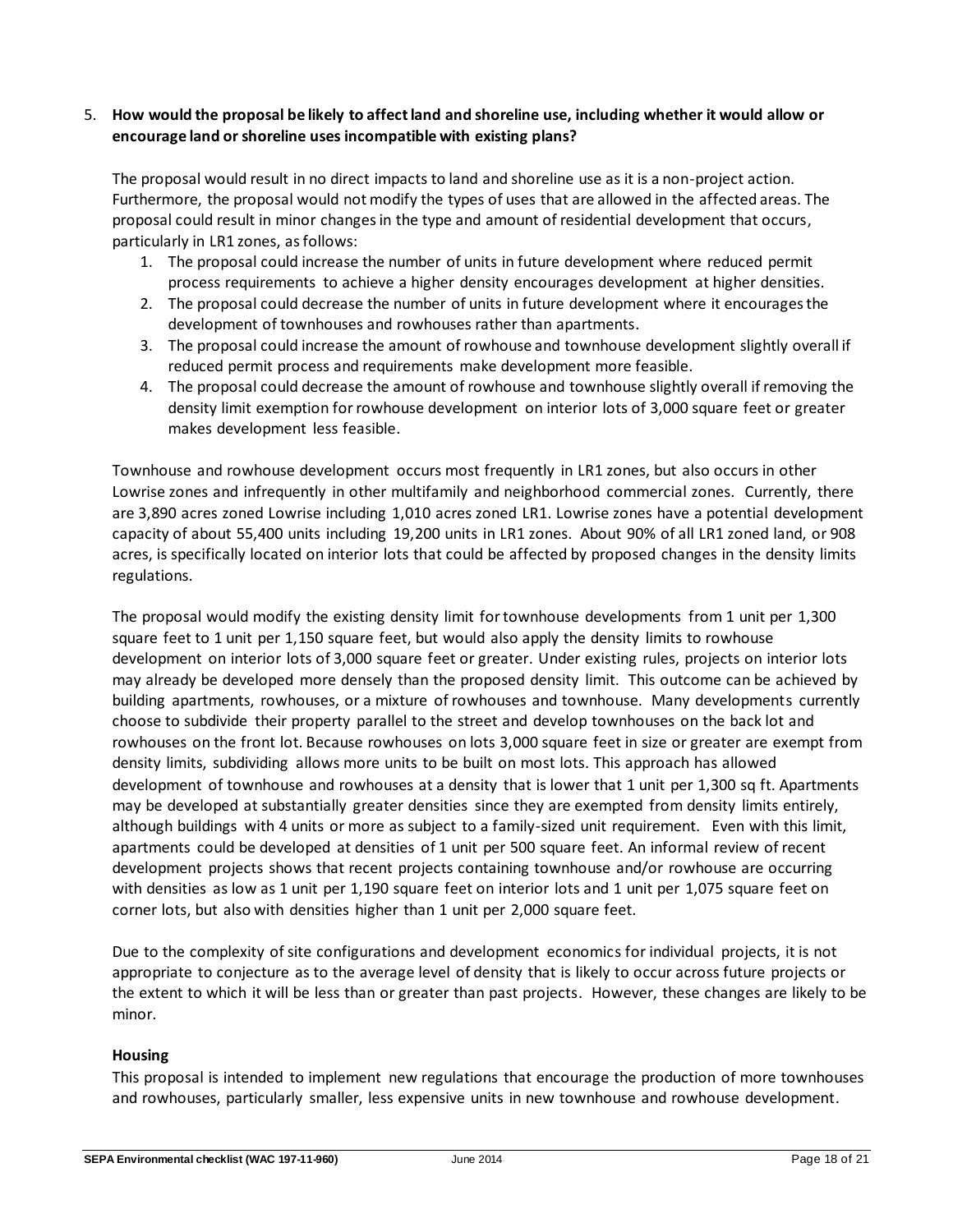Analysis contained in the Housing Appendix of the Comprehensive Plan demonstrates that there is a substantial unmet and growing need for market-rate and affordable housing in the City.

Adverse impacts on existing housing could occur if the proposal results in an increase in demolition of existing buildings in order to develop new market-rate buildings. Overall, the proposal is not likely to significantly increase demolition since it is only resulting in minor changes in development standards. Moreover, developments affected by the proposal will be residential developments and most would be required to contribute to affordable housing though Mandatory Housing Affordability requirements, which would offset or partially offset the impact of any housing units demolished through redevelopment.

To the extent that the proposed changes to the density limit encourage new development that is denser, the resulting units would also be smaller and less expensive given the existing floor area limit. This change would help to produce housing that is affordable to a wider range of people.

#### **Use and Development Patterns**

This action is not likely to result in significant changes to use and development patterns as the proposal would not change the uses and types of developments allowed. The proposal could slightly encourage the development of townhouses and rowhouses in comparison to apartments or detached homes.

#### **Height, Bulk, and Scale**

The proposal would not modify existing regulations regarding height, bulk, and scale. However, minor impacts consistent with infill development could occur if the proposal encourages additional development. The proposal could result in minor impact to bulk if they encourage bike lockers or sheds outside of buildings or in setbacks and separations.

#### **Public View Protection, Shadows on Open Space, Light and Glare**

The proposal is not likely to result in significant changes to views, shadows, light, and glare as it would not modify existing regulations regarding height, bulk, and scale. Minor indirect impacts could occur if the proposal encourages additional development, which could block some existing views, create new views, and create shadows, light, and glare consisting with infill development. The proposal could also result in minor impact to bulk if they encourage additional weather protection, freestanding bike facilities, or building projections.

Proposed measures to avoid or reduce shoreline and land use impacts are: production of new affordable housing in potential future buildings through Mandatory Housing Affordability requirements.

#### 6. **How would the proposal be likely to increase demands on transportation or public services and utilities?**

Overall, this proposal is not likely to result in significant adverse impacts in the form of increased demands on transportation or public services and utilities.

Significant analysis of transportation, public services, and utilities has been conducted as part of the 2035 Comprehensive Plan Update and the implementation of Mandatory Housing Affordability requirements. This action is not expected to significantly change the range of potential outcomes considered as part of these analyses.

Long-term bike and motor vehicle parking requirements would not be changed. However, the proposal could result in minor changes to transportation patterns as follows: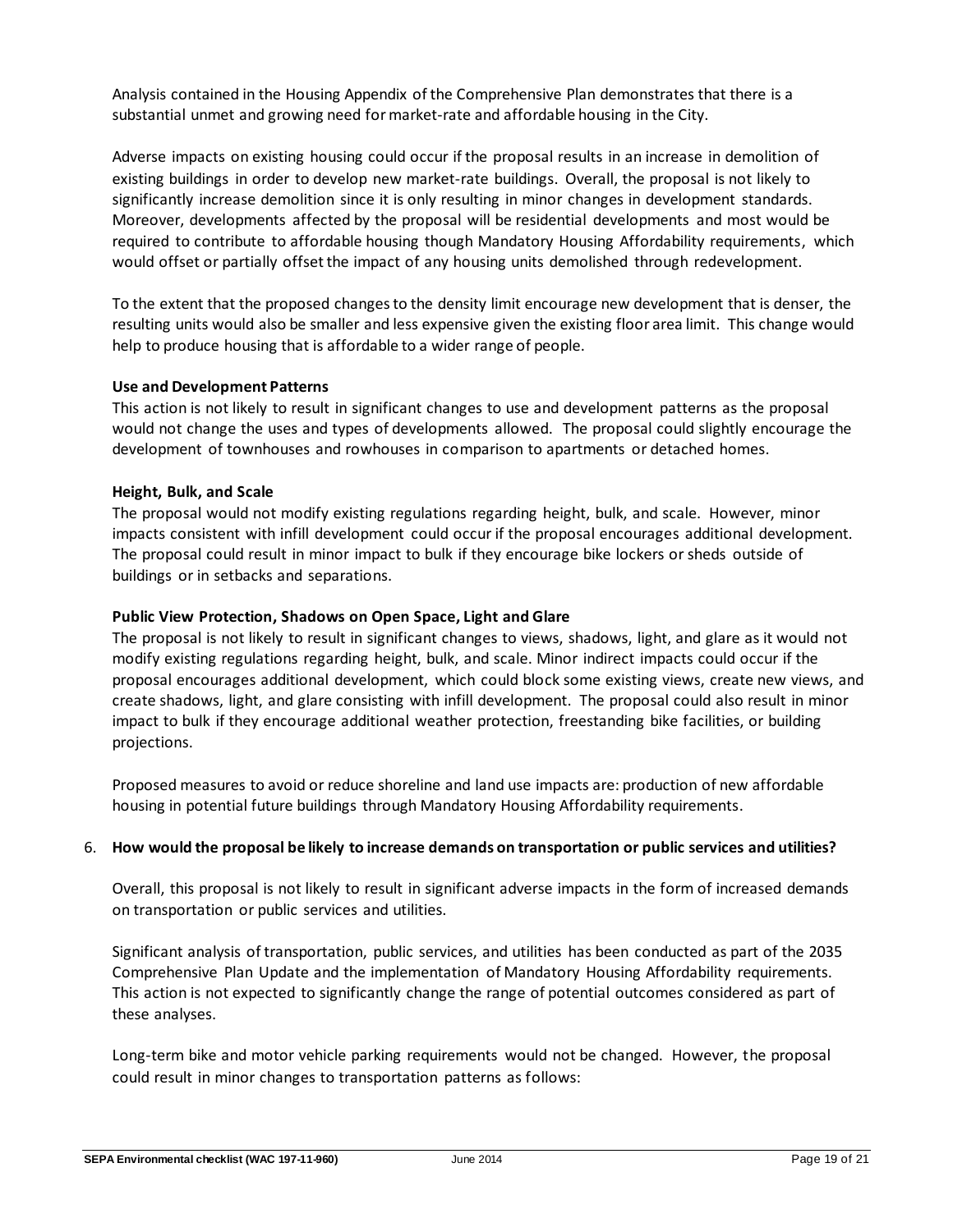- 1. The proposal could decrease travel by bicycle if the removal of short-term bike parking makes it marginally less convenient for individuals to visit people in future townhouses by bicycle.
- 2. The proposal could increase travel by bicycle if it supports types of bike parking that are more secure or easier to use such as bike sheds, bike lockers, or bike parking internal to a unit.
- 3. The proposal could increase travel by bicycle if it supports more housing in biking distance from jobs, shops, and services.
- 4. The proposal could encourage the provision of additional car parking on-site by allowing it under eaves and minor overhangs without counting toward floor area, which might free up on-street parking spaces or encourage more travel by automobile.
- 5. The proposal could encourage the provision of additional car parking on-site if the reduced size of parking spaces makes it incrementally easier to accommodate parking on sites.
- 6. The proposal could discourage the use of on-site car parking if it makes it incrementally more difficult to park large vehicles in their garage.
- 7. The proposal could encourage the provision of additional car parking on-site if it makes is incrementally easier to accommodate additional units on a site and the additional units include parking.

The proposal could also result in minor impacts to transportation, public services, and utilities if it slightly modifies the amount or density of future development.

Due to the complexity of site configurations and the many factors affecting travel patterns, it is not appropriate to conjecture as to the exact increase or decrease that is likely to occur. However, these changes are likely to be minor.

The City's pedestrian and bicycle network is expected to provide enough capacity for the growth projected under past actions. Moreover, the City has identified plans to improve the pedestrian and bicycle network through its Pedestrian Master Plan and Bicycle Master Plan.

There are currently some locations in the affected area where on-street parking demand exceeds parking supply. This proposal could increase the competition for on-street parking by encouraging incremental increase in townhouse and rowhouse construction. It could also slightly reduce competition by making it easier to accommodate car parking on-site. While there may be minor incremental changes in the availability short-term on-street parking shortages as individual developments are completed, it is expected that over the long term, parking supply and demand would reach a new equilibrium as drivers shift to other modes or to using off-street parking facilities in response to the City's ongoing on-street parking management program. Therefore, the parking impacts are not considered significant.

Reviews by Seattle Public Utilities and Seattle City Light staff of past citywide actions indicate that the water, sewer, drainage, and electrical utility systems are likely to be adequate to serve future demand levels. While some site-specific improvements may be needed, these improvements will be identified at the time of the future development. New development projects in this area could be required to perform analysis of development-related impacts on utility system infrastructure and, where necessary, to construct improvements that increase capacity and avoid service degradation. New development will also be required to provide storm water control and meet energy efficiency standards as required under the Drainage and Energy Codes.

Impacts to other public services, including fire and police services, parks, and schools, are also expected to be minor. Demand for fire and police services are influenced by a number of factorsincluding the number of service requests received and overall response times. While overall demand is not directly correlated with population and job growth, it is likely that potential additional housing could result in some increase in demand for fire and police services. The Police and Fire Departments regularly reassess their staff and